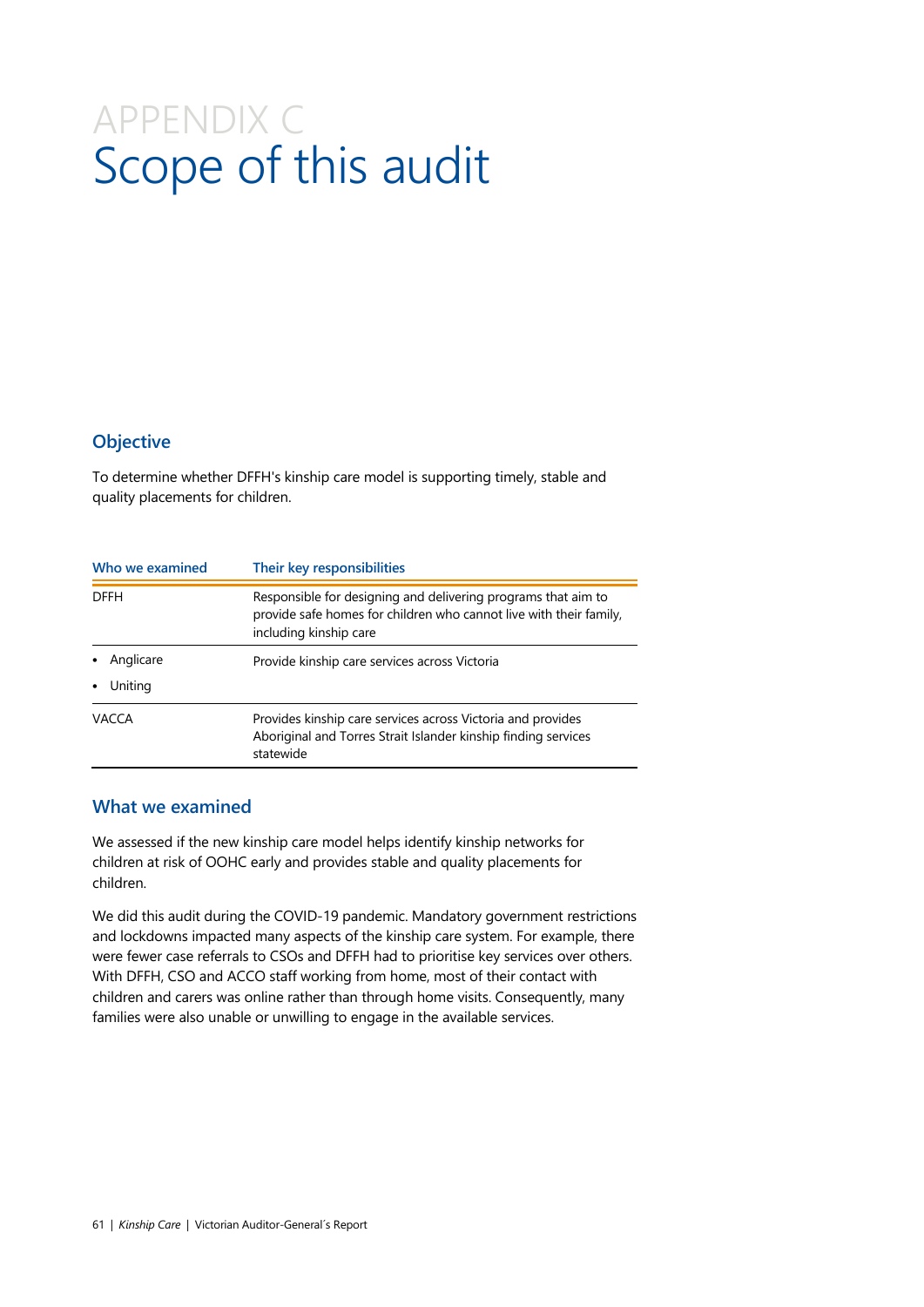### **How we assessed performance**

To form our conclusion against our objective we used the used the following lines of inquiry and associated evaluation criteria:

| Line of inquiry                                                                                                    | <b>Criteria</b>                                                                                                                                                                                                         |
|--------------------------------------------------------------------------------------------------------------------|-------------------------------------------------------------------------------------------------------------------------------------------------------------------------------------------------------------------------|
| The kinship care model<br>facilitates early identification<br>of kinship networks for<br>children at risk of OOHC. | Kinship engagement practitioners help identify kinship networks for children who require<br>1.<br>OOHC in a timely way.                                                                                                 |
|                                                                                                                    | The Aboriginal Kinship Finding program has led to more timely kinship placements and<br>2.<br>cultural connections for more Aboriginal and Torres Strait Islander children since 2018.                                  |
| The kinship care model<br>provides stability for children<br>in OOHC.                                              | 1. DFFH completes thorough part A, B and C assessments of kinship care placements within<br>benchmarked timeframes.                                                                                                     |
|                                                                                                                    | 2. DFFH completes thorough referrals of eligible kinship care placements to CSOs and<br>ACCOs for First Supports within benchmarked timeframes.                                                                         |
|                                                                                                                    | Kinship carers can access timely and customised support from DFFH, CSOs and ACCOs,<br>3.<br>including emotional support, help completing assessments and obtaining documentation,<br>and access to financial brokerage. |
|                                                                                                                    | 4. DFFH monitors CSOs' and ACCOs' performance in providing support to kinship carers and<br>works to understand and address performance variances.                                                                      |
|                                                                                                                    | DFFH measures if the kinship care model is providing stability for children, with less<br>5.<br>breakdowns in placements and increases in cases meeting permanency objectives since<br>2018.                            |
| The kinship care model<br>provides quality placements<br>for children in OOHC.                                     | DFFH measures and reports on if the kinship care model provides quality homes for<br>1.<br>children in OOHC. Specifically, if it provides:                                                                              |
|                                                                                                                    | access to health services, education services and social opportunities                                                                                                                                                  |
|                                                                                                                    | no further substantiated reports of harm<br>$\bullet$                                                                                                                                                                   |
|                                                                                                                    | reunification with family where appropriate.                                                                                                                                                                            |
|                                                                                                                    | Kinship carers report that DFFH's kinship care model helps them provide a quality home<br>2.<br>for children in their care.                                                                                             |

### **Our methods**

As part of the audit we:

- analysed DFFH's data, including:
	- CRIS data
	- Service Agreement Management System (SAMS2) service delivery tracking data
	- Oracle financial data
- reviewed case files
- reviewed published literature
- reviewed and analysed relevant legislative, regulatory, contractual, policy and procedural documentation
- interviewed staff at DFFH, Anglicare, Uniting and VACCA
- reviewed and analysed performance data
- held feedback sessions with 16 kinship carers, including Aboriginal and Torres Strait Islander kinship carers.